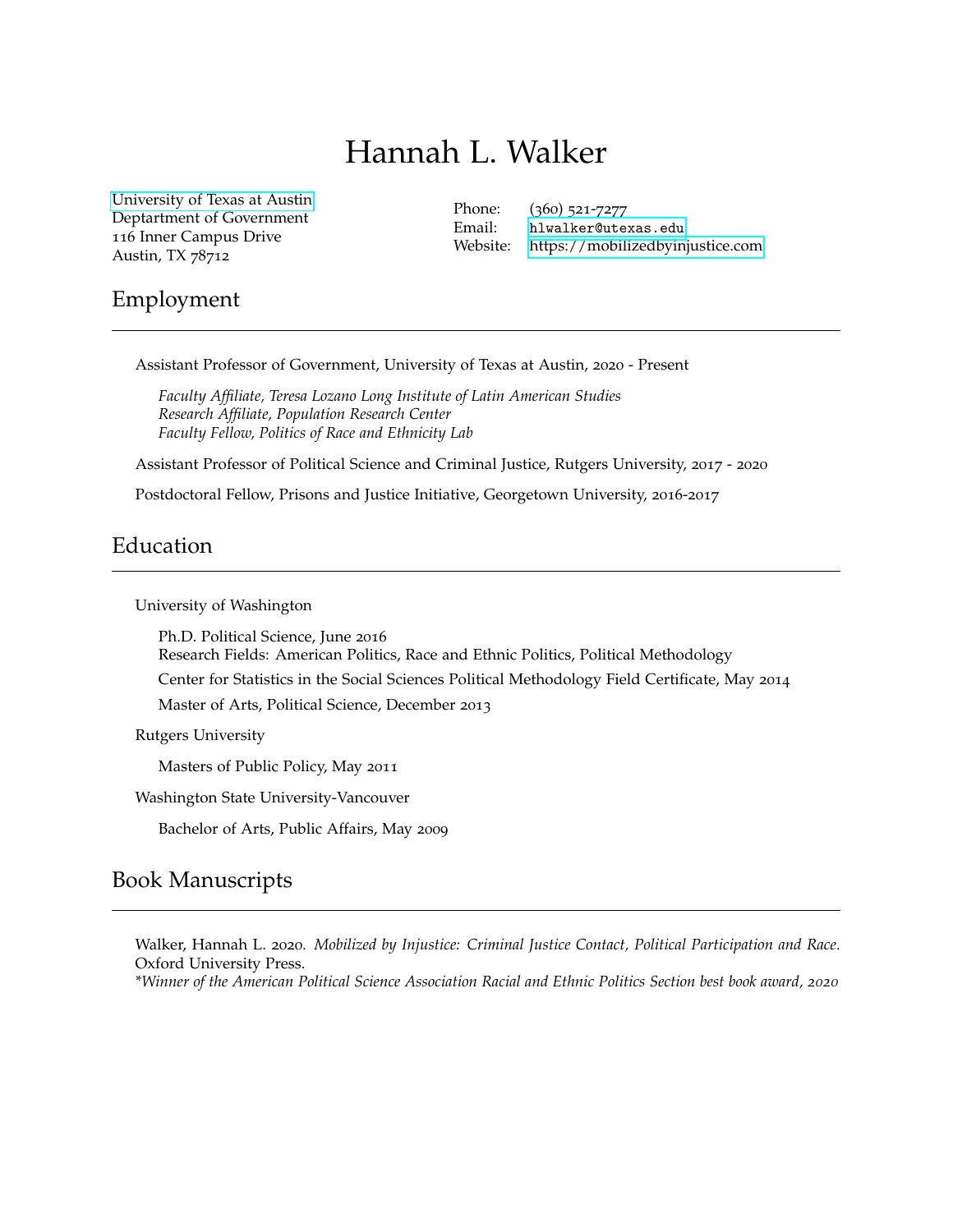# Journal Publications

- 22. Lajevardi, Nazita, Oskooii, Kassra, and **Walker, Hannah L.** "Unmediated Digital News Consumption and Support for Anti-Muslim American Policy Proposals." *Journal of Public Policy*, forthcoming.
- 21. Barreto, Matt, Sanchez, Gabriel, and **Walker, Hannah L.** "Battling the Hydra: Voter ID Laws and Native Americans in North Dakota." *Journal of Racial and Ethnic Politics*, doi: 10.1017/rep.2022 *Online first*.
- 20. Garcia-Rios, Sergio, Lajevardi, Nazita, Oskooii, Kassra, and **Walker, Hannah L.** 2021. "The Participatory Implications of Racialized Policy Feedbacks." *Perspectives on Politics*, doi: 10.1017/S153759272100311X. *First view*.
- 19. Roman, Marcel, **Walker, Hannah L.** and Barreto, Matt. 2021. "Overcoming the limits of illegality: How social ties with undocumented immigrants motivate Latinx political participation." *Political Research Quarterly*, doi: 10.1177/10659129211019473. *Online first.*
- 18. Walker, Hannah L., McCabe, Katherine and Matos, Yalidy. "Proximal contact with Latino Immigrants, Perceptions of Immigrants, and Policy Attitudes among non-Hispanic Whites." *Politics, Groups and Identities*, doi: 10.1080/21565503.2021.1882315. *Online first.*
- 17. McCabe, Katherine, Matos, Yalidy and **Walker, Hannah L.** 2020. "Priming legality: Perceptions of Latino and undocumented Latino immigrants." *American Politics Research*, doi: 10.1177/1532673X20959600. *Online first.*
- 16. Walker, Hannah L., Collingwood, Loren, and Lopez Bunyasi, Tehama. 2020. "White Response to Black Death: A Racialized Theory of White Attitudes Towards Gun Control." *Du Bois Review*, doi:1 0.1017/S1742058X20000156. *Online first*.
- 15. Walker, Hannah L., Roman Marcel, and Barreto Matt. 2020. "The Ripple Effect: The Political Consequences of Proximal Contact with Immigration Enforcement." *The Journal of Racial and Ethnic Politics*, doi: 10.1017/rep.2020.9. *Online first*.
- 14. Walker, Hannah L. 2020. "Targeted: The mobilizing effect of perceptions of unfair policing practices." *The Journal of Politics*, 82(1): 119-134.
- 13. Lajevardi, Nazita, Oskooii, Kassra, and **Walker, Hannah L.** and Westfall, Aubrey. 2020. "The Paradox Between Integration and Perceived Discrimination Among American Muslims." *Political Psychology*,  $41(3)$ : 587-606.
- 12. Walker, Hannah L., Roman, Marcel and Barreto, Matt. 2020. "The Direct and Indirect Effects of Immigration Enforcement on Latino Political Engagement." *UCLA Law Review*. 67.
- 11. Barreto, Matt, Nuño, Stephen, Sanchez, Gabriel, and **Walker, Hannah L.** 2019. "The Racial Implications of Voter ID Laws in America." *American Politics Research*, 47(2), 238-249.
- 10. García-Castañon, Marcela, Huckle, Kiku, **Walker, Hannah L.** and Chong, Chinbo. 2019. "Democracy's Deficit: The role of institutional contact in non-white political behavior." *Journal of Race, Ethnicity and Politics*, 4(1): 1-31.
- 9. Owens, Michael Leo and **Walker, Hannah L.** 2018. "Civic Voluntarism of 'Custodial Citizens': Involuntary Criminal Justice Contact, Associational Life and Political Participation." *Perspectives on Politics*, 16(4), 990-1013.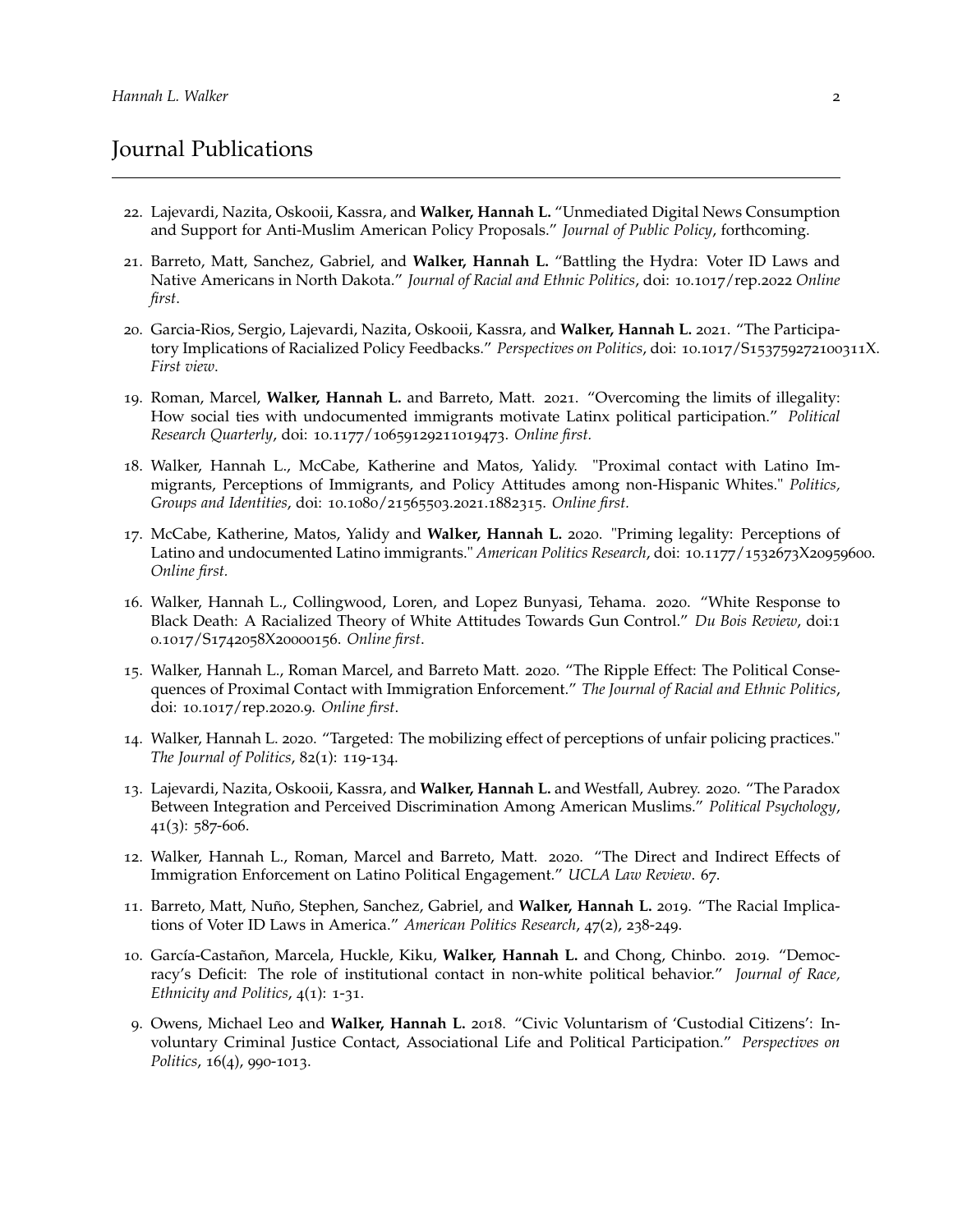- 8. Walker, Hannah L., Herron, Michael C., and Smith, Daniel A. 2018. "Early voting changes and voter turnout: North Carolina in the 2016 General Election." *Political Behavior*, doi:10.1007/s11109- 018-9473-5. *Online first*.
- 7. Dana, Karam, Lajevardi, Nazita, Oskooii, Kassra, and **Walker, Hannah L.** 2018. "Veiled politics: Experiences with discrimination among American Muslims." *Religion and Politics*, doi:10.1017/S1755048318000287. *Online first*.
- 6. Walker, Hannah L. and García-Castañon, Marcela. 2017. "For Love and Justice: The Mobilizing Impacts of Race, Gender and Proximal Contact." *Politics and Gender*, 13(4): 541-568.
- 5. Walker, Hannah L., Thorpe, Rebecca, Christensen, Emily and Anderson, JP. 2016. "The Hidden Subsidies of Rural Prisons: Race, Space and Cumulative Disadvantage." *Punishment and Society*, online first, Sage. August 8, 2016.
- 4. Sanchez, Gabriel R., Vargas, Eduard D., **Walker, Hannah L.**, and Ybarra, Vickie D. 2015. "Stuck Between a Rock and a Hard Place: The Relationship Between Latino/a's Personal Connections to Immigrants and Issue Salience and Presidential Approval." *Politics, Groups and Identities*, 3(3).
- 3. Walker, Hannah L. and Bennett, Dylan. 2015. "The Wages of Wisconsin's Whiteness: Black Milwaukee, White Waukesha, and the Destruction of Public Sector Labor Unions." *New Political Science: A Journal of Politics and Culture*, 37(2): 181-203.
- 2. Dana, Karam and **Walker, Hannah L.** 2015. "Invisible Disasters: The Effects of Israeli Occupation on Palestinian Gender Roles." *Contemporary Arab Affairs*, 8(4): 488-504.
- 1. Walker, Hannah L. 2014. "Extending the Effects of the Carceral State: Proximal Contact, Political Participation and Race." *Political Research Quarterly*, 67(4): 809-822.

# Book Chapters, Reviews, and other Academic Works

- 5. Harris, Allison, **Walker, Hannah L.**, and Eckhouse, Laurel. 2020. "No Justice, No Peace: Political Science Perspectives on the American Carceral State. *The Journal of Racial and Ethnic Politics*, 5: 427– 449. Introduction to special issue on the politics of criminal justice.
- 4. Bennet, Dylan and **Walker, Hannah L.** 2019. "Cracking the Racial Code: Black Threat, White Rights and the Lexicon of American Politics." Invited submission. *The American Journal of Economics and Sociology*, 77(3–4): 689-727.
- 3. Sanchez, Gabe, **Walker, Hannah L.**, Nuño, Stephen, and Barreto, Matt. 2019. Encyclopedia Entry for "The Impact of Voter ID Laws." in Jessica Lavariega-Monforti (ed.) Latinos in the American Political System: An Encyclopedia of Latinos as Voters, Candidates, and Office Holders.
- 2. Walker, Hannah L., Sanchez, Gabe, Nuño, Stephen, and Barreto, Matt. 2017. "Race and the Right to Vote: The Modern Barrier of Voter ID Laws." in Todd Donovan (ed.) Election Rules and Reforms. New York: Rowman and Littlefield.
- 1. Walker, Hannah L. Review of "*Incarceration Nation: How the United States Became the Most Punitive Democracy in the World.* Peter K. Enns. New York: Cambridge University Press (2017) 192, ISBN 978-1-107-13288-7, 178-1-316-50061-3," *The Howard Journal of Criminal Justice*, 56(2): 269-271.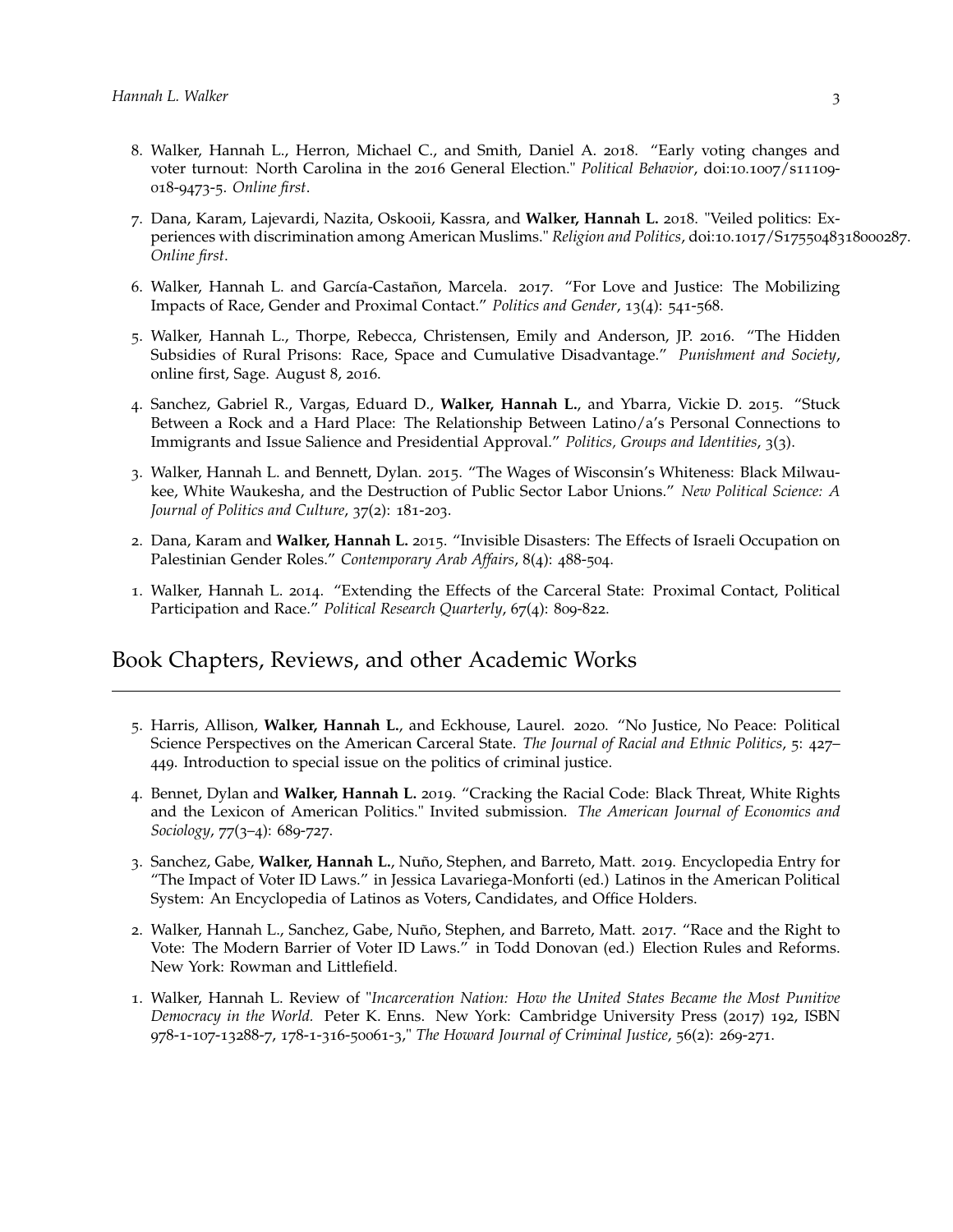# Select Working Papers

Doleac, Jennifer, Eckhouse, Laurel, Harris, Allison, Walker, Hannah L. and White, Ariel. "Registering Returning Citizens to Vote: Field Experiments in North Carolina and Texas." Under review.

Cassella, Chris, Epp, Derek, Fredrikkson, Klara, Roman, Marcel and Walker, Hannah L. "The impact of the George Floyd protests on police behavior." Working paper.

Dias, Megan, Epp, Derek, Roman, Marcel and Walker, Hannah L. "The practical efficiency and normative efficacy of police discretion." Working paper.

Lopez Bunyasi, Tehama, Watts Smith, Candis and Walker, Hannah L. "Are These My People? The Geography of Black Politics." Working paper.

Matos, Yalidy, McCabe, Katherine, Walker, Hannah L. and Greene, Stacey. "The Impact of Misperceiving Latino Neighborhood Density on Attitudes towards Immigration." Working paper.

# Funding

Russell Sage Trustee Grant in Social, Political and Economic Inequality, "Registering Re-Entering Citizens to Vote," 2021-2023, \$166,865.00 (with Jennifer Doleac, Laurel Eckhouse, Eric Foster-Moore, Allison Harris, and Ariel White).

J-PAL North America Pilot Grant, "Registering Re-entering Citizens to Vote," 2019-2022, \$174,636 (with Jennifer Doleac, Laurel Eckhouse, Eric Foster-Moore, Allison Harris, and Ariel White).

Russell Sage Foundation Pipeline Grant, "Intersecting (In)Justice: The Causes and Consequences of the Criminalization of Immigration," 2020-2021, \$26,428.00

J-PAL North America Pilot Grant, "Pilot: Registering Re-entering Citizens to Vote," 2019, \$49,126.30 (with Jennifer Doleac, Laurel Eckhouse, Eric Foster-Moore, Allison Harris, and Ariel White).

Rutgers University Research Council Award, 2019-2020, \$2,880.00

MIT Election Lab New Initiatives Grant, 2019-2020, \$9,992.13 (with Laurel Eckhouse, Allison Harris and Ariel White)

Brian and Diane Jones Graduate Research Grant, University of Washington, Department of Political Science, 2015, \$1,500.00

Center for Statistics and Social Science Graduate Student Research Presentation and Training Grant, Spring 2014, \$1,000.00

WISER Survey Research Fellowship, Fall 2011-Fall 2014, \$2,000.00

WISER Summer Research Fellowship, Summer 2012, \$2,500.00

Christopherson Fellowship, 2011-2012 Academic Year

Bloustein Fellowship in Public Policy, 2009-2010 Academic Year.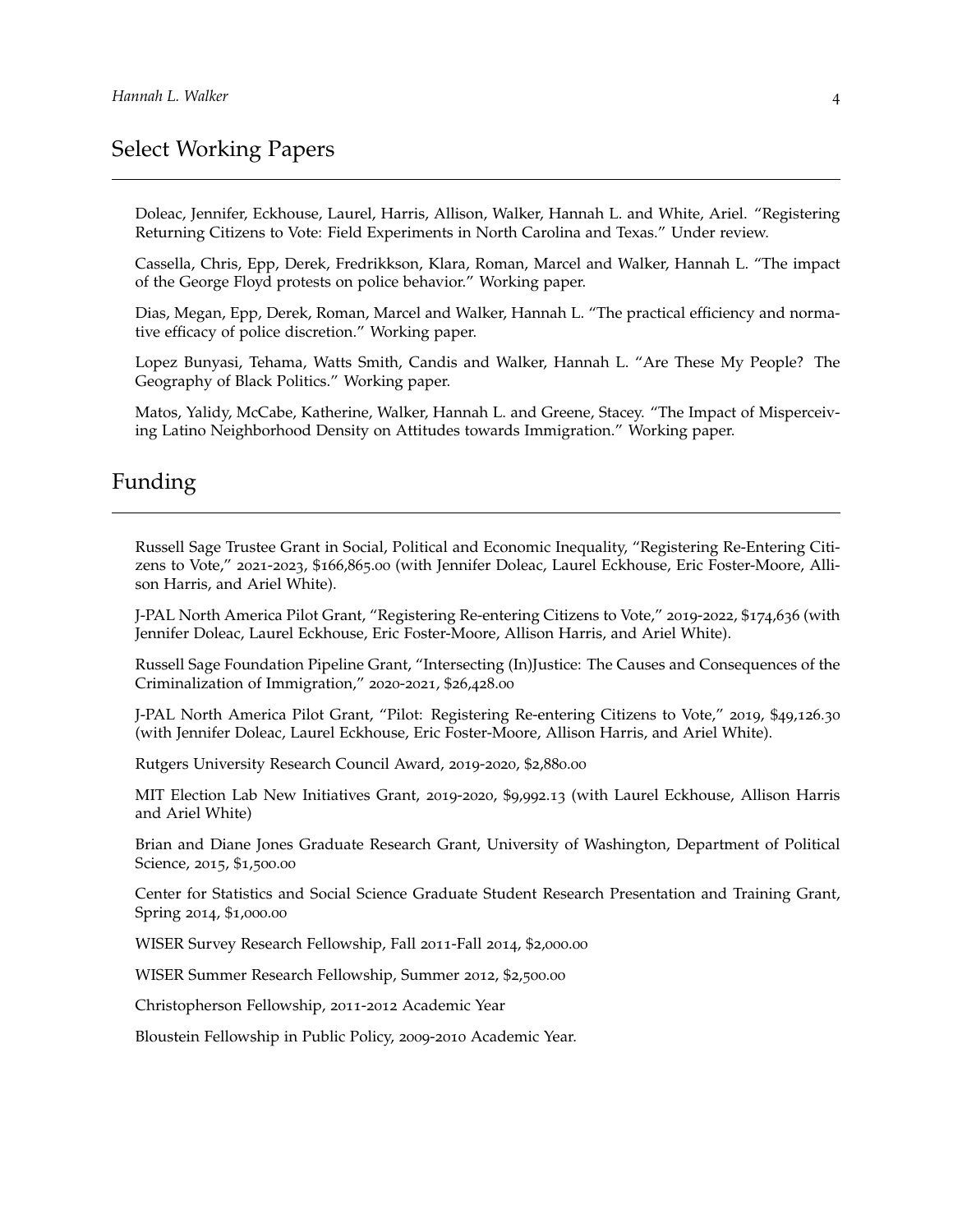#### Awards

Racial and Ethnic Politics Section Best Book Award, APSA, 2020, *Mobilized by Injustice: Criminal Justice Contact, Political Participation and Race.*

Latino Caucus Best Paper in Latino Politics, WPSA, 2019, "The Ripple Effect: The Political Consequences of Proximal Contact with Immigration Enforcement," (with Marcel Roman and Matt Barreto).

Racial and Ethnic Politics Section Best Conference Paper Award, APSA, 2019, "Acculturation and Perceived Discrimination among Muslim Americans," (with Nazita Lajevardi, Kassra Oskooii and Aubrey Westfall).

Best Graduate Paper in Political Science, 2014, "Executive Discretion: A Mixed-Method Study of the Pardon and Clemency Process in Washington State," (with Kassra Oskooii)

Western Political Science Association Paper Award 2012, Best Paper in Black Politics. "The Effects of Indirect Contact With the Criminal Justice System on Political Participation."

#### Public Writing

2018. What gets ex-prisoners politically and civically involved? *The Monkey Cage,* September 21. With Michael Leo Owens.

2018. How changes to how the Census counts people has implications for democracy and inequality. *LSE American Politics and Policy Blog,* February 15. with Rebecca U. Thorpe.

2018. Here's what the Democrats need to do to get the DREAM Act through Congress. *LSE American Politics and Policy Blog,* January 29. Also covered by *Newsweel* U.S. Ediction. with Kassra A.R. Oskooii and Sergio Garcia-Rios.

2017. Allies in name only? Latino-only leadership on DACA may trigger implicit racial biases among white liberals. *LSE American Politics and Policy Blog,* September 28. with Kassra A.R. Oskooii and Sergio Garcia-Rios.

2016. Voter Suppression in a post-Shelby world. *Huffington Post Latino Decisions Blog,* November 29.

#### Teaching

Introduction to American Politics

Immigration Enforcement

Race, Criminal Justice and Civil Rights

Crime and Public Policy

Law and society

Public Policy Formation

American Politics Pro Seminar (graduate)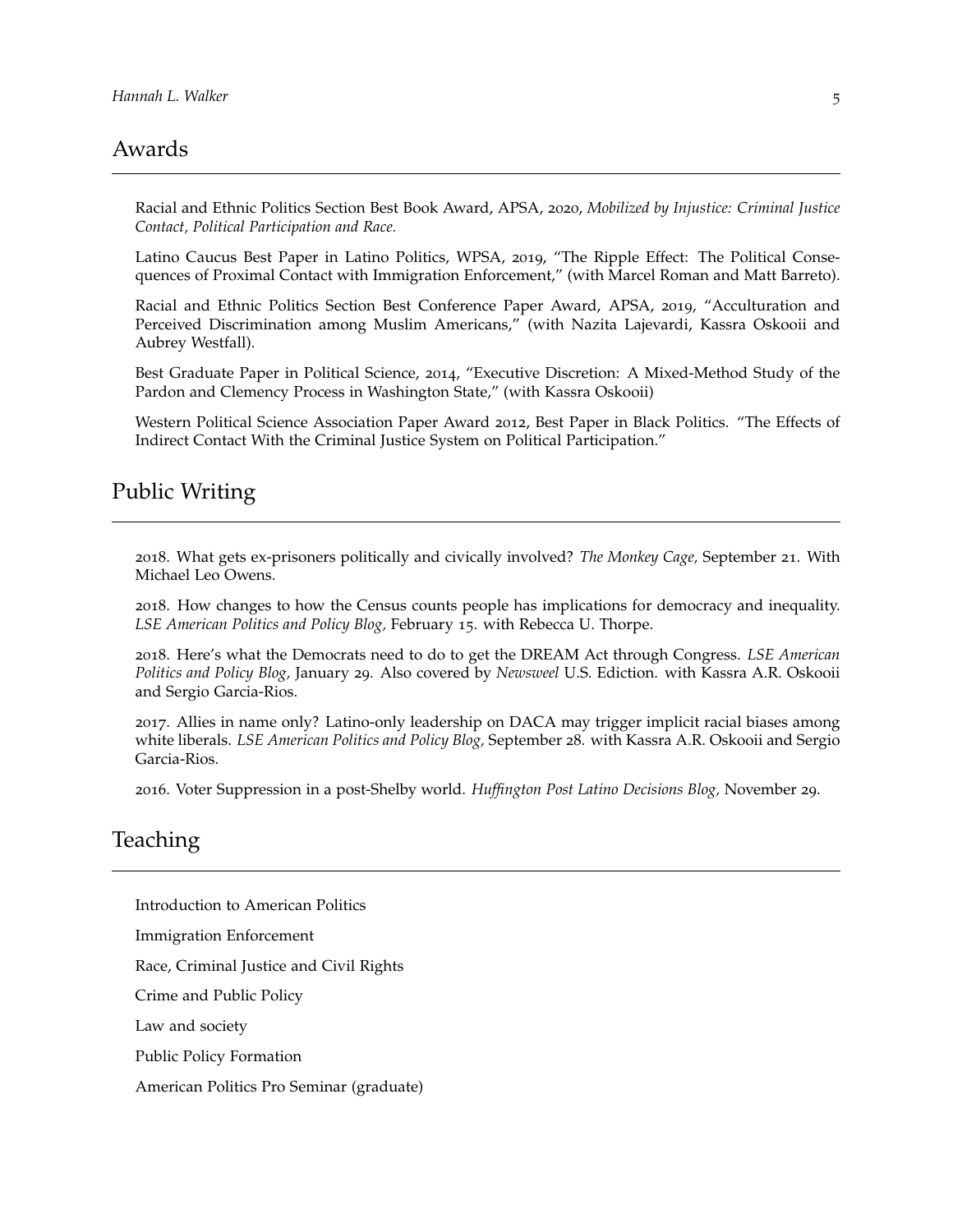Political Behavior (graduate)

Citizenship, Violence and Political Exclusion (graduate)

## Research and Consulting Experience

Florida, 2020, expert report on racially polarized voting submitted to the Jacksonville City Council.

Florida, 2020, expert witness, Jones v. Desantis

North Dakota, 2016, 2018, provided research support for expert report with Dr. Matt Barreto, Dr. Gabe Sanchez and Janelle Johnson submitted to federal court in the case Brakebill at al. v Jaeger

Texas, 2014, provided research support for expert report with Dr. Matt Barreto and Dr. Gabe Sanchez submitted to federal court in the case Veasey v. Perry

City of Seattle, Office for Civil Rights, Research and Evaluation Assistant, 2013 - 2014

Pennsylvania, 2012, provided research support for expert report with Dr. Matt Barreto and Dr. Gabe Sanchez submitted to federal court in the case Applewhite v. Commonwealth of Pennsylvania

Milwaukee County, WI, 2012, provided research support for expert report Dr. Matt Barreto and Dr. Gabe Sanchez submitted to federal court the case Frank v. Walker

Washington Poll, University of Washington, 2012 - 2014.

Rutgers Eagleton Poll, Rutgers University, 2009 - 2010

The New Jersey Institute for Social Justice, 2010

## Invited Talks and Conference Presentations

Department of Political Science American Politics Workshop, Emory University, Atlanta, 2022

Conversations on Race and Policing, CSU San Bernardino, 2022

SNF Paideia Program, University of Pennsylvania, Philadelphia, 2021

Citrin Center on Public Opinion, University of California, Berkeley, 2020

Teresa Lozano Long Institute of Latin American Studies, University of Texas, Austin, 2020

Race, Inequality and Policy Initiative, Wake Forest University, 2020

Facebook, Race and Social Justice Workshop, 2020

Department of Political Science Research in American Politics Workshop, University of California, Berkeley, 2019

Department of Political Science Race, Ethnicity and Politics Workshop, University of California, Los Angeles, 2019

University of Denver, 2019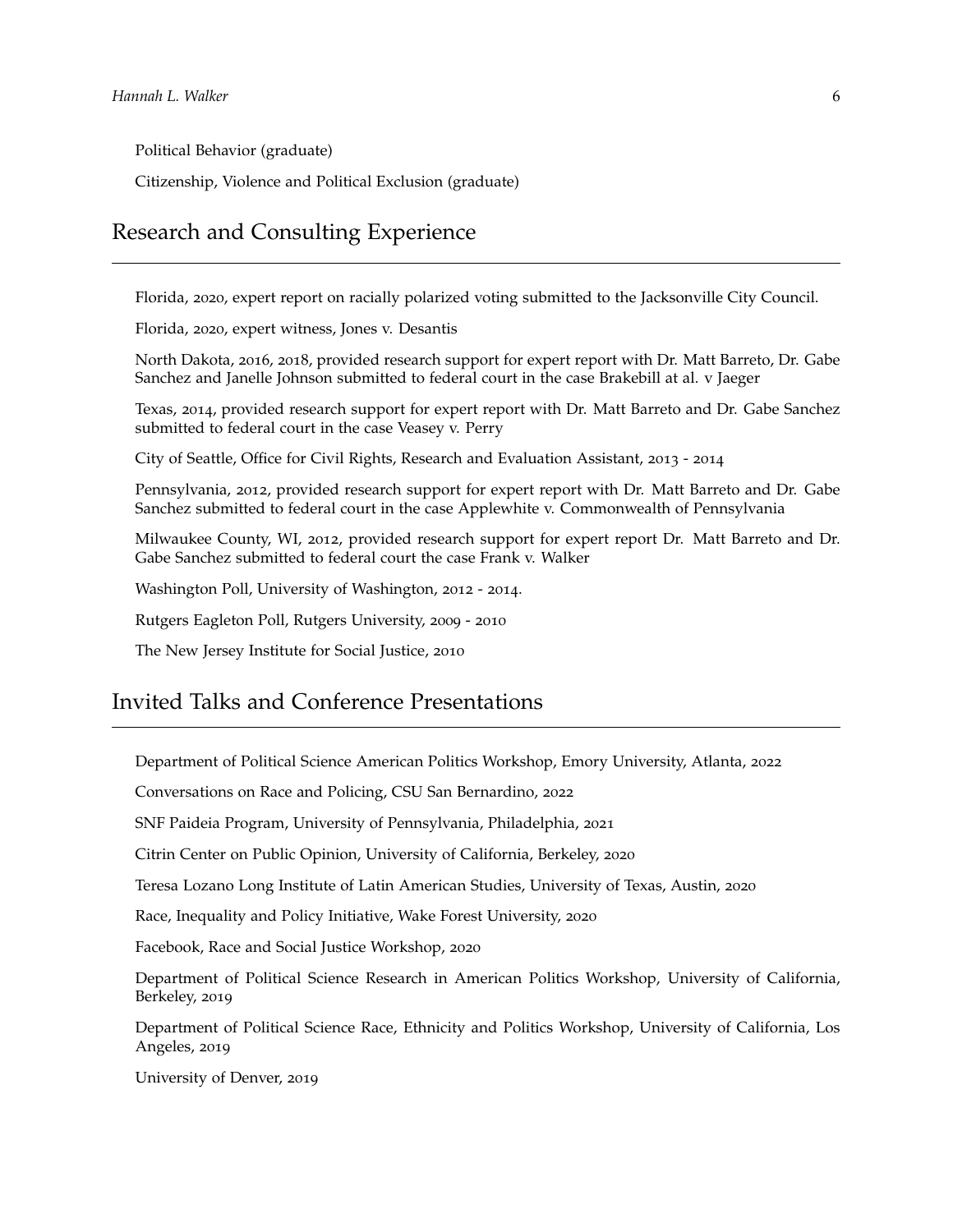Columbia University, 2018

Yale University, 2018

Seminar in Racial and Ethnic Politics, Pace University, 2017

Winant Symposium on Democratic Deficits and American Politics, Rothermere American Institute at the University of Oxford, 2016

Latino National Health and Immigration Survey Mini-Conference, Robert Wood Johnson Foundation Center for Health Policy at the University of New Mexico, 2015

American Political Science Association Meeting, 2015, 2016, 2017, 2018, 2019, 2020, 2021

Western Political Science Association Meeting, 2012, 2013, 2014, 2015, 2016, 2017, 2018, 2019

The Midwestern Political Science Association Meeting, 2013, 2014, 2015, 2016, 2017, 2018, 2019

Politics of Race, Immigration and Ethnicity Consortium, 2013, 2019, 2021

#### Professional Service

#### **Discipline**

American Political Science Association, section on Race, Ethnicity and Politics best paper award committee, 2021

Journal of Racial and Ethnic Politics, special issue in criminal justice, 2020 (guest editor with Allison Harris and Laurel Eckhouse)

American Political Science Association, section on Race, Ethnicity and Politics program chair, 2020 Women in REP Writing Retreat, co-organizer, June 2019

American Political Science Association, section on Race, Ethnicity and Politics Newsletter editor, 2017 - 2019

American Political Science Association, mini-conference on "Justice and Injustice: Political Science Perspectives on Crime and Punishment" co-organizer, 2018, 2019, 2020, 2021

Manuscript reviewer for Journal of Politics, American Political Science Review, American Journal of Political Science, Political Behavior, Religion and Politics, Politics, Groups and Identities and the Journal of Racial and Ethnic Politics

#### **University**

Dissertation committee member:

Bailey Socha (Rutgers University) Katie Krumholz (Rutgers University) Megan Dias (UT Austin) Ben White (UT Austin) Klara Fredrikkson (UT Austin)

Criminal Legal System Research Interest Group (CLS RIG) advisory committee member, 2020 present